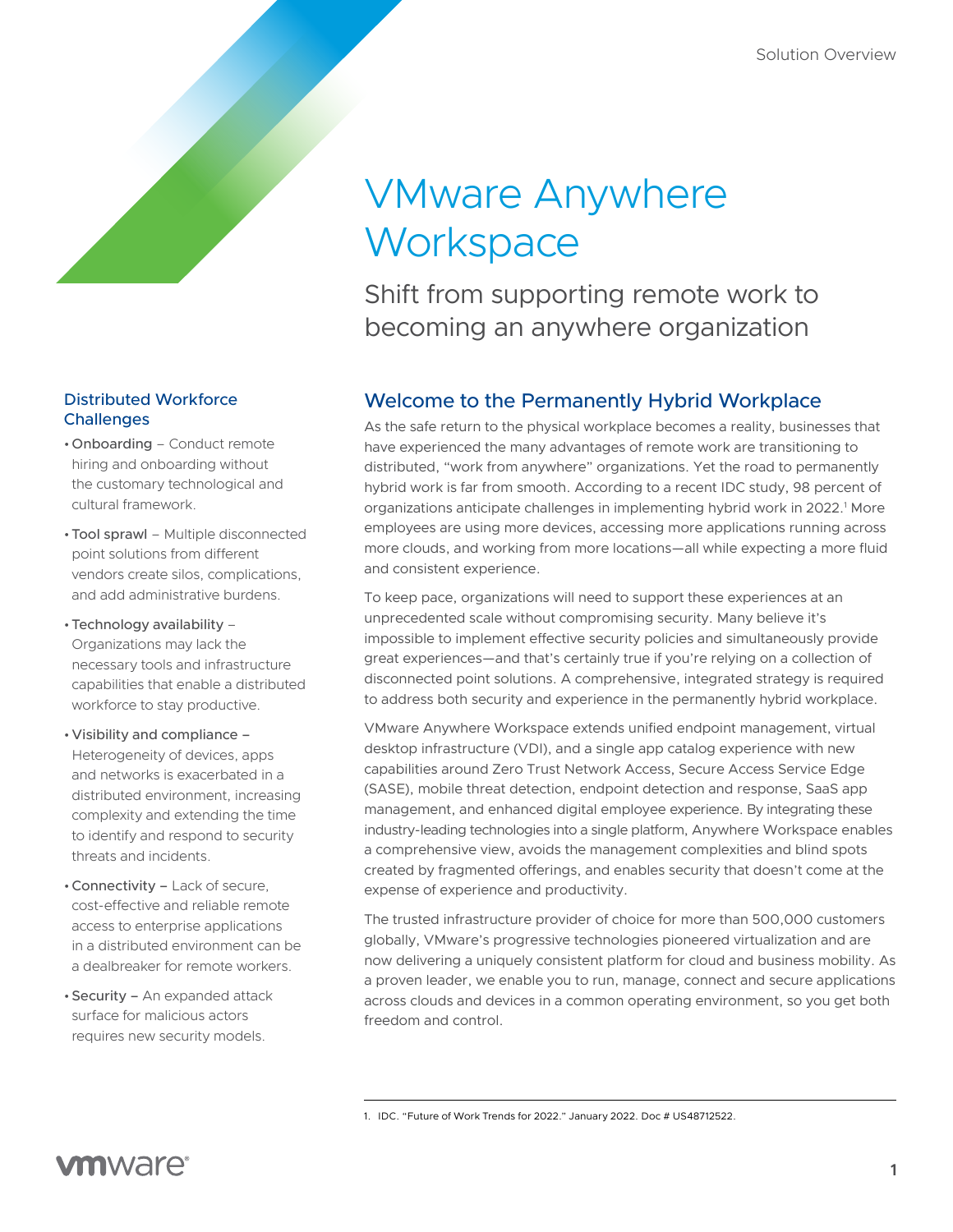#### Anywhere Workspace solutions provide immediate value for today's most common use cases.

# Frontline Workers

Frontline workers make up the majority of the global workforce and can be found across essential and nonessential industries, including retail, healthcare and supply chain sectors. Anywhere Workspace is designed to optimize frontline worker efficiency and meet the unique requirements of mission-critical device deployments at scale.

| ٠ |  |
|---|--|
|   |  |
|   |  |
|   |  |
|   |  |
| ۰ |  |
|   |  |
|   |  |

#### Hybrid Workers

Empower hybrid workers with consistent and high-quality experiences, anywhere and on any device. With Anywhere Workspace, applications are enabled with single sign-on, users gain real-time remote support, and they can expect uncompromised connectivity.



### Remote Users

Many organizations are moving to at-home call centers and deploy seasonal workers and consultants to scale up the workforce. These workers need a modern platform for secure delivery of virtual desktops and applications across public and private clouds. With a modern multi-cloud approach, Anywhere Workspace brings elastic capacity from the cloud to make it easy to scale VDI workloads to meet new growth demands and embrace organizational cloud strategies.

## A Holistic Vision for the Future of Work

The VMware Anywhere Workspace approach addresses end user, IT and security challenges by providing exceptional multi-modal employee experiences, enabling automated workspace management, and securing the distributed edge. The solution takes a holistic approach combining industry-leading digital workspace, endpoint security, and Secure Access Service Edge (SASE) technologies, working harmoniously across any application on any cloud to any device.



#### Manage multi-modal employee experience

and consistent quality of service for today's distributed workforce. Anywhere VMware has created an innovative way for IT to provide enhanced experiences Workspace provides a comprehensive architecture that puts the employee first, promoting a culture of technology flexibility and choice, driving enterprise-class performance and uptime for users anywhere, and delivering high-quality immersive experiences across the entire employee lifecycle. With an intelligent, automated platform that enables continuous improvement, organizations can truly enable employees to work smarter and better, allowing businesses to reap the benefits.

#### Secure the distributed edge

No other vendor today provides an integrated approach that eases the move to Zero Trust through situational intelligence and connected control points. With end-to-end Zero Trust security and conditional access controls, organizations can provide seamless, secure access to all apps, whether on-premises or in the cloud, SaaS, mobile or virtual. Anywhere Workspace enables organizations to reduce the number of device-related threats by ensuring compliance, reducing alert fatigue, and supporting rapid, proactive remediation. Organizations can shrink the attack surface even further by leveraging least-privilege methodologies such as microsegmentation. The result is broader, more effective security that gives users access to any app from any device.